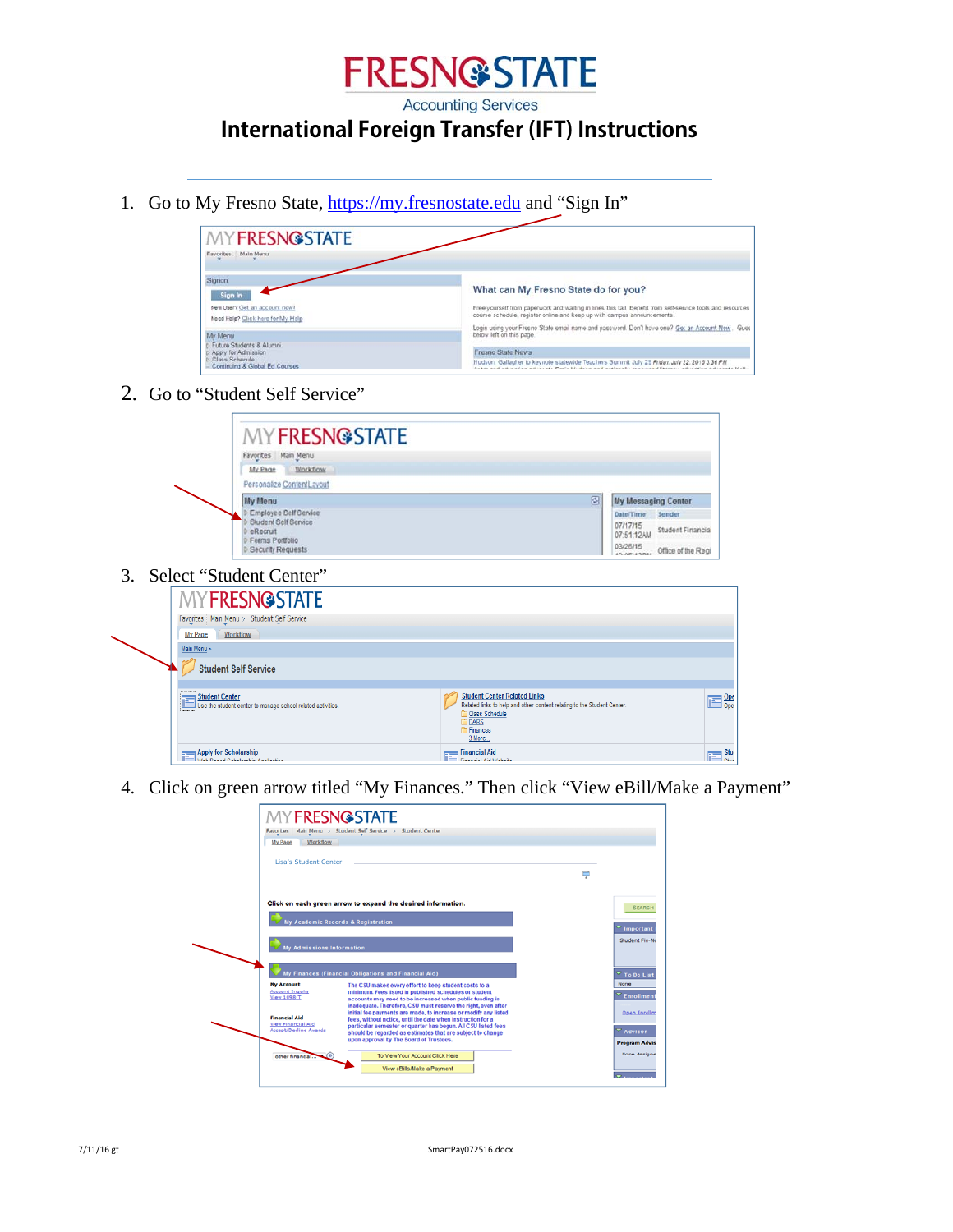5. Select "Make Payment"

| your account | view bills | make payment | basket | help | sign out                        |
|--------------|------------|--------------|--------|------|---------------------------------|
|              |            |              |        |      | <b>E-Bill (Electronic Bill)</b> |
|              |            |              |        |      | <b>LISA JONES</b>               |

6. Select item(s) to pay:

|                                             |                                                          | your account                                                                                                                                                                                                                             | view bills | make payment | basket | help<br>sign out                |  |
|---------------------------------------------|----------------------------------------------------------|------------------------------------------------------------------------------------------------------------------------------------------------------------------------------------------------------------------------------------------|------------|--------------|--------|---------------------------------|--|
|                                             |                                                          |                                                                                                                                                                                                                                          |            |              |        | <b>E-Bill (Electronic Bill)</b> |  |
|                                             |                                                          |                                                                                                                                                                                                                                          |            |              |        | <b>LISA JONES</b>               |  |
| You can also purchase and make payment for: |                                                          |                                                                                                                                                                                                                                          |            |              |        |                                 |  |
| <b>Your Student Account</b>                 |                                                          |                                                                                                                                                                                                                                          |            |              |        |                                 |  |
| <b>Parking Permit</b>                       | contact Traffic Operations at 559.278.2950.              | This receipt is your temporary parking permit and is valid in green lots.<br>Parking permits will be mailed to your Student Center mailing address within<br>7 business days. If you do not receive your permit within that time, please |            |              |        |                                 |  |
| <b>Testing Fee</b>                          | vou pay. Do not pay before completing your registration. | **NOTE** You MUST register through the Testing Services website BEFORE                                                                                                                                                                   |            |              |        |                                 |  |

7. After adding item(s) to your basket select "Checkout"

|                        | your account | view bills | make payment        | basket | help     | sign out                        |
|------------------------|--------------|------------|---------------------|--------|----------|---------------------------------|
|                        |              |            |                     |        |          | <b>E-Bill (Electronic Bill)</b> |
|                        |              |            |                     |        |          | <b>LISA JONES</b>               |
| <b>Item Code</b>       |              | Edit       | <b>Delete</b>       |        |          | <b>Amount</b>                   |
| Parking/General (Fall) |              | Edit       | <b>Delete</b>       |        |          | \$93.00                         |
|                        |              |            | <b>Total Amount</b> |        |          | \$93.00                         |
| Continue Shopping      |              |            |                     |        | Checkout |                                 |
|                        |              |            |                     |        |          |                                 |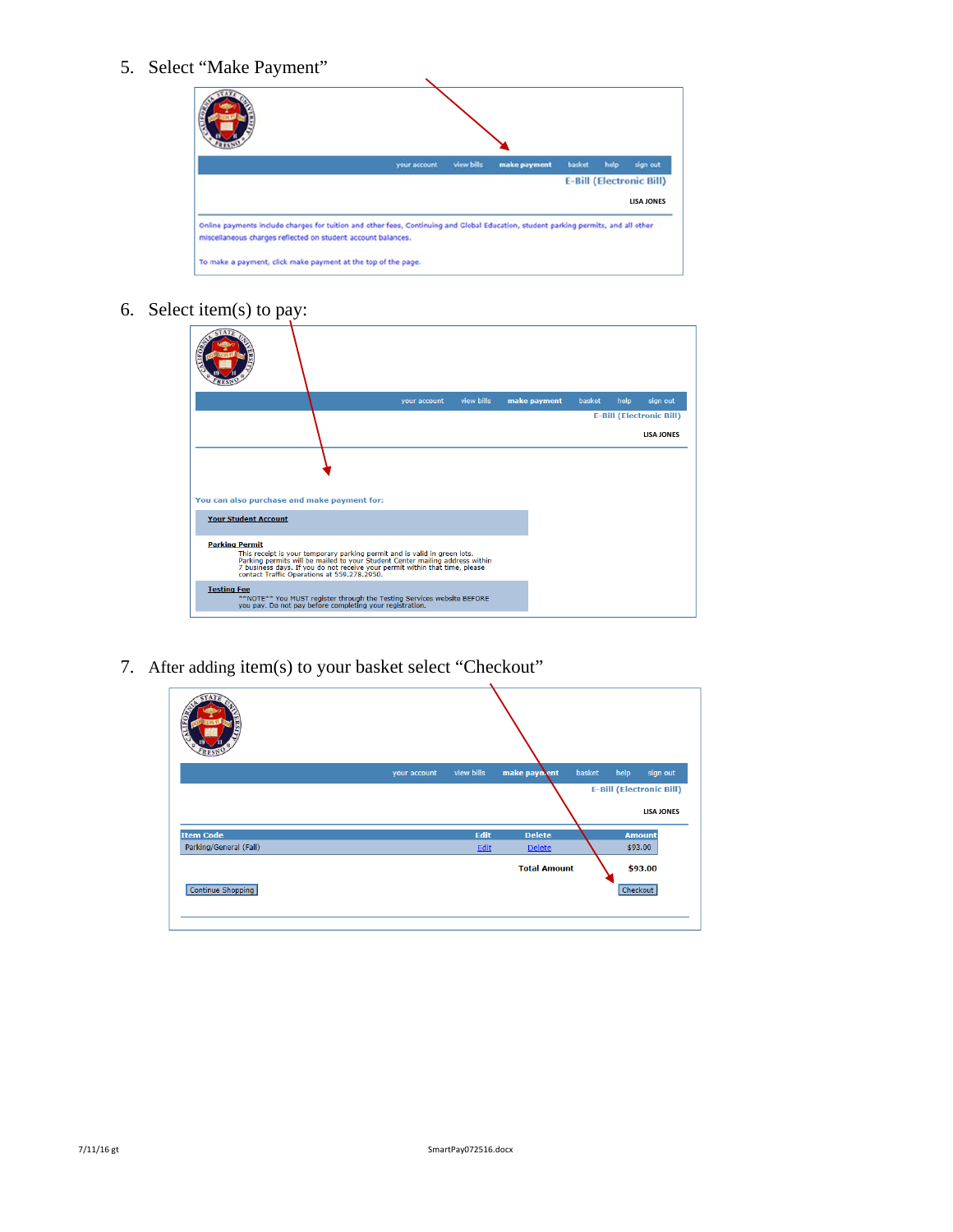8. Select International Foreign Transfer (IFT) payment method:



9. Enter information where the red astrick \* appears. Checkmark to acknowledge reading Terms & Conditions. Then click "Continue to Checkout

|                                           |                                                                                                                                  | your account | view bills | make payment | basket                                                         | help | sign out                        |
|-------------------------------------------|----------------------------------------------------------------------------------------------------------------------------------|--------------|------------|--------------|----------------------------------------------------------------|------|---------------------------------|
|                                           |                                                                                                                                  |              |            |              |                                                                |      | <b>E-Bill (Electronic Bill)</b> |
|                                           |                                                                                                                                  |              |            |              |                                                                |      |                                 |
| <b>Enter Foreign Currency Information</b> |                                                                                                                                  |              |            |              |                                                                |      |                                 |
| Country                                   | Australia                                                                                                                        |              |            |              |                                                                |      |                                 |
| Currency                                  | <b>AUD - Australian Dollar</b>                                                                                                   |              |            |              |                                                                |      |                                 |
|                                           | <b>Currency</b>                                                                                                                  |              | Rate       | <b>Total</b> | business solutions                                             |      |                                 |
| <b>Base Currency</b>                      | US Dollar, USD                                                                                                                   |              |            | 7,632.50     |                                                                |      |                                 |
| Convert To                                | Australian Dollar, AUD                                                                                                           |              | 1.40       | 10,677.10    |                                                                |      |                                 |
|                                           |                                                                                                                                  |              |            |              |                                                                |      |                                 |
| <b>Remitter Name</b>                      |                                                                                                                                  |              |            |              |                                                                |      |                                 |
| <b>Email Address</b>                      |                                                                                                                                  |              |            |              |                                                                |      |                                 |
| <b>Terms &amp; Conditions</b>             |                                                                                                                                  |              |            |              |                                                                |      |                                 |
|                                           | The following screens will provide you with the bank account<br>details for settling to California State University - Fresno C/O |              |            |              |                                                                |      |                                 |
|                                           | Western Union. You will need to print this document.<br>Then, you will need to take the document to your bank and                |              |            |              |                                                                |      |                                 |
|                                           | instruct them to make the payment as soon as possible.<br>The rate is valid for 72 hours from the time which will be             |              |            | ۳            |                                                                |      |                                 |
|                                           |                                                                                                                                  |              |            |              |                                                                |      |                                 |
|                                           | V Yes, I have read and understood the above information and wish to proceed.                                                     |              |            |              |                                                                |      |                                 |
|                                           |                                                                                                                                  |              |            |              |                                                                |      |                                 |
|                                           |                                                                                                                                  |              |            |              | (You'll have a chance to review this order before it's final.) |      |                                 |
|                                           |                                                                                                                                  |              |            |              |                                                                |      | Continue Checkout               |

10. Confirm the information is correct. Click "Submit Payment" when ready.

|                                         |                                                                                                                                                                                                                                                                                                                                                           | view bills | make payment | basket              | help | sign out                        |
|-----------------------------------------|-----------------------------------------------------------------------------------------------------------------------------------------------------------------------------------------------------------------------------------------------------------------------------------------------------------------------------------------------------------|------------|--------------|---------------------|------|---------------------------------|
|                                         |                                                                                                                                                                                                                                                                                                                                                           |            |              |                     |      | <b>E-Bill (Electronic Bill)</b> |
|                                         | Please confirm the information below. To submit your payment, click on the 'Submit Payment' button.                                                                                                                                                                                                                                                       |            |              |                     |      |                                 |
| <b>Items Selected</b>                   |                                                                                                                                                                                                                                                                                                                                                           |            |              |                     |      | Amount                          |
| Payment-General                         |                                                                                                                                                                                                                                                                                                                                                           |            |              |                     |      | \$7,632.50                      |
|                                         |                                                                                                                                                                                                                                                                                                                                                           |            |              | <b>Total Amount</b> |      | \$7,632.50                      |
|                                         |                                                                                                                                                                                                                                                                                                                                                           |            |              |                     |      |                                 |
| <b>Payment Information</b>              |                                                                                                                                                                                                                                                                                                                                                           |            |              |                     |      |                                 |
|                                         |                                                                                                                                                                                                                                                                                                                                                           |            |              |                     |      |                                 |
|                                         | This payment will not be complete until you have instructed your bank to transfer the appropriate funds, based on the instructions<br>that will be provided as a link on the receipt page. The conversion rate you have been quoted will be effective for 72 hours. Please<br>visit your bank and initiate the transfer of funds within this time period. |            |              |                     |      |                                 |
| <b>Selected Currency:</b>               | <b>Australian Dollar</b>                                                                                                                                                                                                                                                                                                                                  |            |              |                     |      |                                 |
| <b>Selected Country:</b>                | <b>Australia</b>                                                                                                                                                                                                                                                                                                                                          |            |              |                     |      |                                 |
| Foreign Currency Total:                 | AUD 10.677.10<br>Student Name                                                                                                                                                                                                                                                                                                                             |            |              |                     |      |                                 |
| Student Name:                           | <b>Remitter Name</b>                                                                                                                                                                                                                                                                                                                                      |            |              |                     |      |                                 |
| <b>Remitter Name:</b><br>Email Address: | Email address will appear here                                                                                                                                                                                                                                                                                                                            |            |              |                     |      |                                 |
|                                         |                                                                                                                                                                                                                                                                                                                                                           |            |              |                     |      | <b>Submit Payment</b>           |
|                                         |                                                                                                                                                                                                                                                                                                                                                           |            |              |                     |      |                                 |